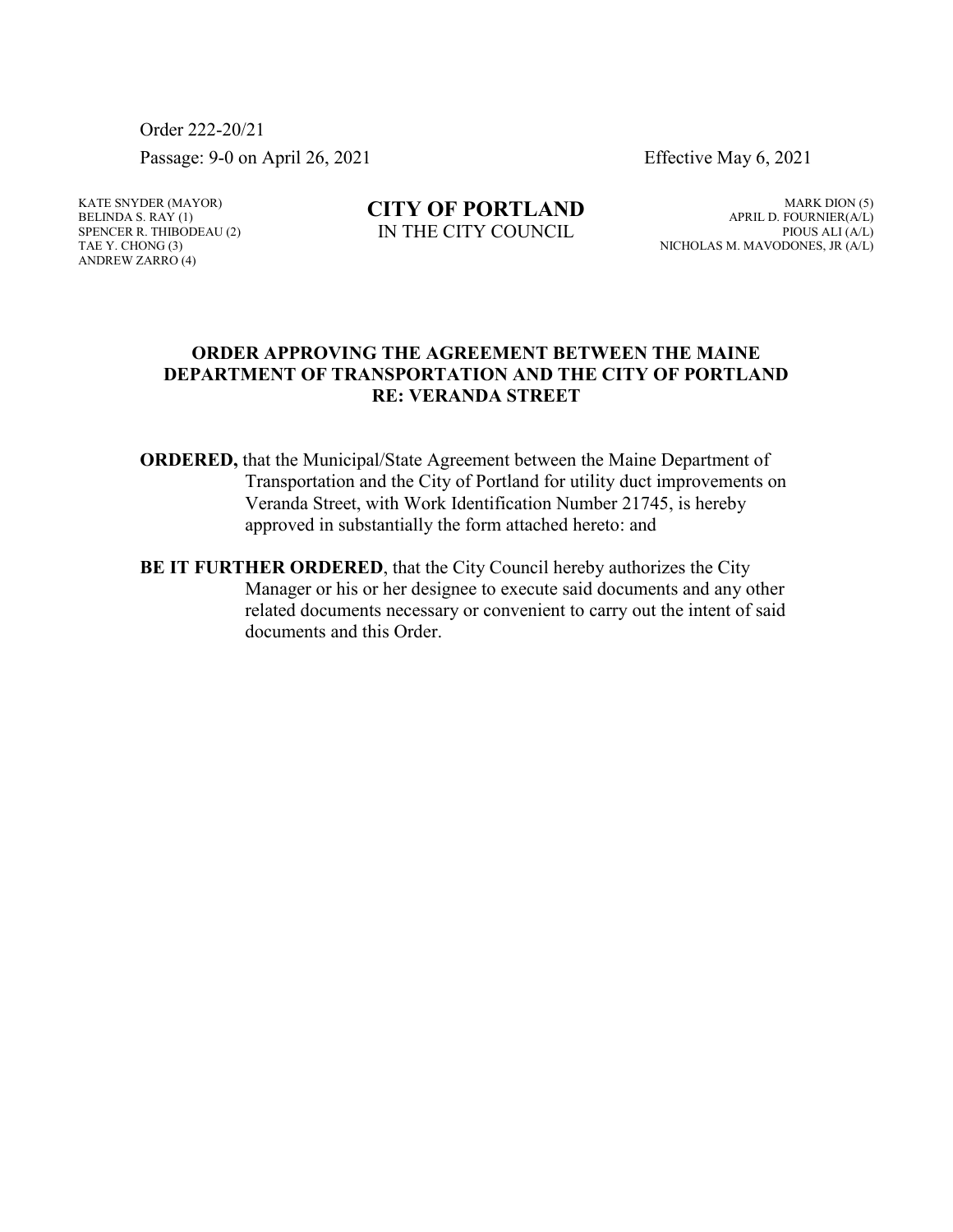|           | MaineDOT Use Only |
|-----------|-------------------|
| TEDOCS #: |                   |
| CT#       |                   |
| $CSN\#$ : |                   |
| Program:  |                   |

# **MAINE DEPARTMENT OF TRANSPORTATION UTILITY RECEIVABLE AGREEMENT**

| (MaineDOT Use Only)                                                                                  |                                                                                                                                                |  |  |
|------------------------------------------------------------------------------------------------------|------------------------------------------------------------------------------------------------------------------------------------------------|--|--|
| Project Location: Veranda Street<br>State WIN #: $21745.00$<br>Federal Aid Project #: NHPP-2174(500) | Estimated Agreement Amount: \$16,111.11<br>Vendor Customer #: 17A21407<br>MaineDOT Signed Date:<br>Forecasted Agreement End Date: May 31, 2022 |  |  |

**THIS AGREEMENT**, entered into the last date signed herein at the end of this agreement, between the **Maine Department Of Transportation** (hereafter the "Department") and **The City of Portland,** duly authorized and existing under the Laws of the State of Maine and having an office in the City of Portland, County of Cumberland (the "Utility") (the Department and the Utility are collectively referred to as the "Parties").

- 1. The Department is implementing a transportation project identified as "Federal Aid Project Number NHPP-2174(500); WIN: 21745.00 (the "Project") for bridge improvements in the City of Portland of Cumberland County;
- 2. In connection with the Project, the Department has prepared plans and specification for the Project that resulted in the following determination:

\_\_\_**X**\_\_ The Utility has expressed an interest in installing new utility facilities within the limits of the public highway right-of-way and the impact limits of the Project (the "Affected Facilities").

- 3. The Affected Facilities consist of Installation of 1 conduit in concrete duct bank.
- 4. The Utility has prepared and provided to the Department the scope of work necessary for relocating or installing the Affected Utilities (the "Utility Work") and the estimated costs associated therewith, which are outlined in **Appendix A**, attached hereto and made a part hereof. The costs associated with the Utility Work are the sole responsibility of the Utility.
- 5. The Parties wish to establish a process for including the Utility Work in the Department's construction contract for the Project.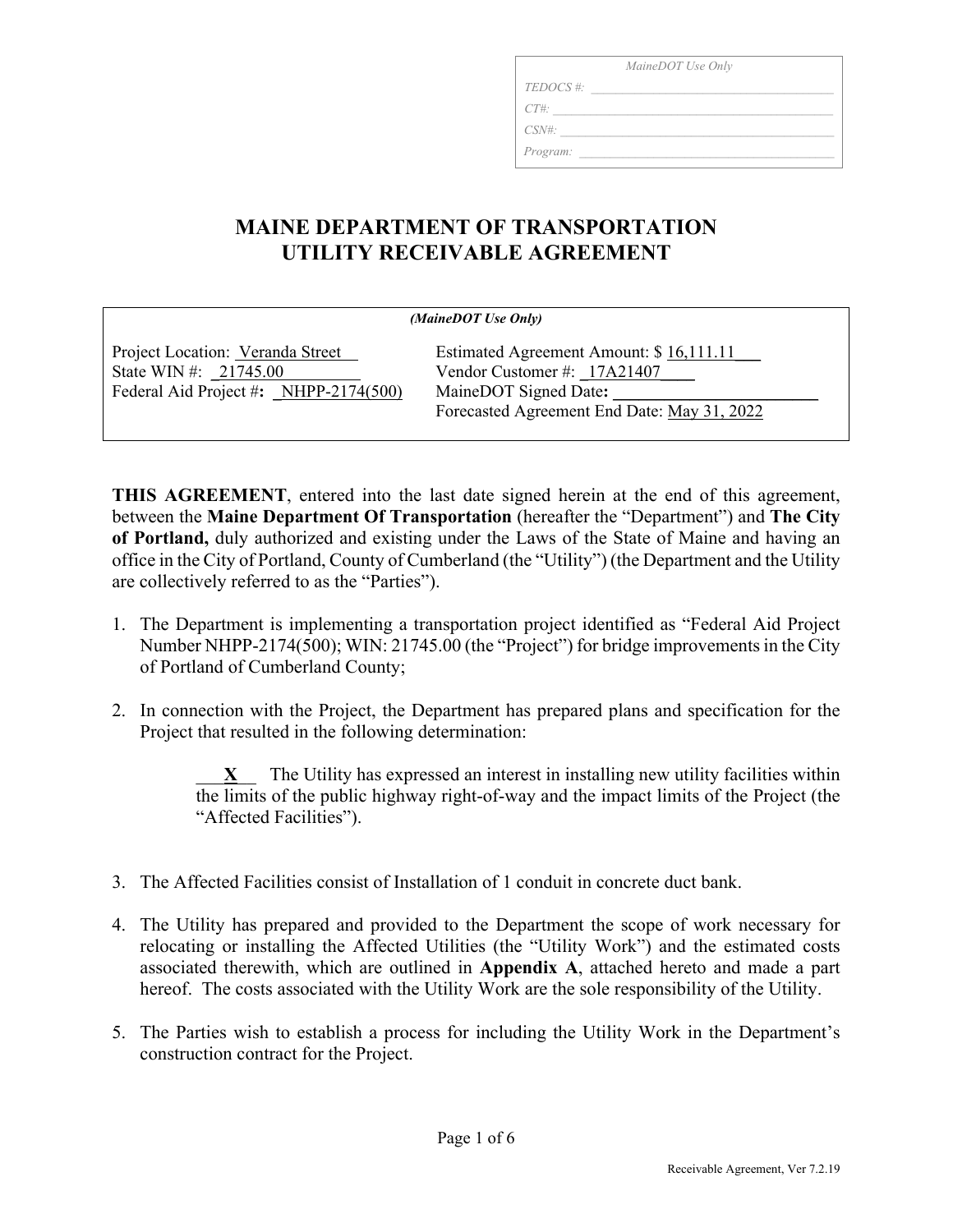### **NOW, THEREFORE**, the Parties agree as follows:

#### 6. **Plans, Specifications and Estimate:**

- a. The Utility shall, at its own expense, perform and provide all engineering, design and related services related to the Utility Work necessary to enable the Department and/or its consultant to generate construction plans, specifications and an estimate of material quantities for the Utility Work to be included in the Project contract. The Utility will be responsible for locating and recording the location of all Utility Work, including services and other appurtenances within the Project area. To the extent possible and consistent with laws, practices and policies of the Department and the industry, the Utility Work shall be performed in accordance with the plans and specifications provided by the Utility and, if applicable, the most recent version of the Department's Standard Specifications.
- b. All plans shall be on sheets of the same size used by the Department and be reproducible by black and white printing. Specifications shall be on  $8 \frac{1}{2} \times 11$ -inch paper, suitable for binding with the Department's specifications. The estimate of quantities shall be in the form prescribed by the Department. In the event of field changes to the Utility Work, the Utility shall prepare any additional plans and specifications and the Department shall prepare a Project change order and amend this Agreement incorporating any changes therein. All plans and specifications will be marked with the Federal Aid Project Number referenced in this Agreement.
- c. The Utility will provide the Department with the plans, specifications and an updated estimate as described in Appendix A no later than one month prior to the scheduled advertise date for the Project.
- d. The Utility shall be responsible for obtaining a Utility Location Permit from the Department in accordance with Title 35-A M.R.S.A. Chapter 25 and for recording the location of all utilities in a manner and form to be specified by the Department.
- e. **Standard Approach:** The Department will prepare the Project contract documents to include the Utility Work specified in Appendix A. The Utility agrees to have these items included in the Department's Project construction contract. Bidders will be required to bid both the Project work and the Utility Work. The Utility Work will be paid for by the Utility, and any changes that increase the Utility Work estimate or amount will be paid for through a written modification of this agreement approved by both the Utility and the Department.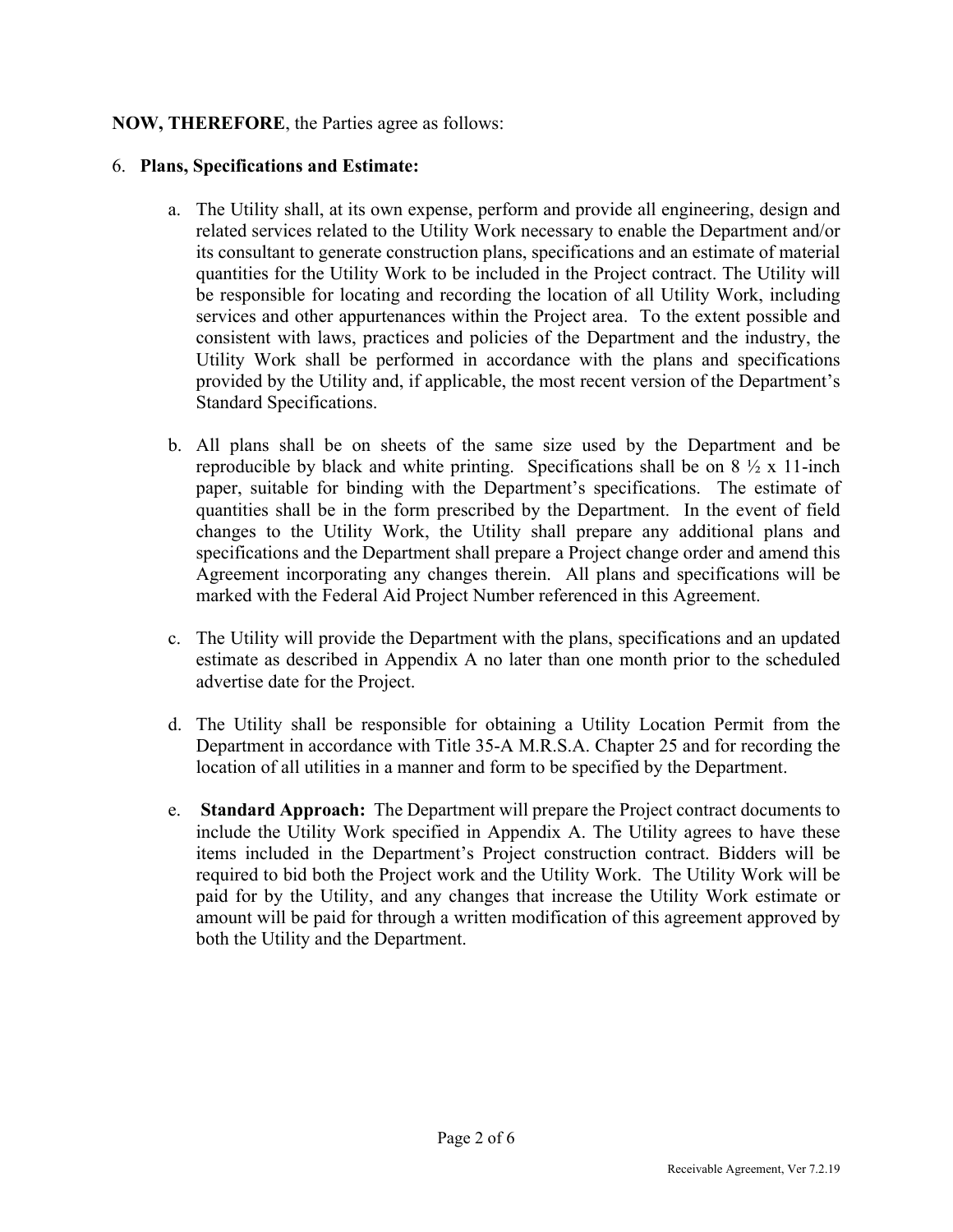### 7. **Inspection:**

- a. The Utility shall be responsible for providing all engineering and inspection associated with the Utility Work including computing quantities for payment and other incidental and related work unless otherwise stated herein. By the end of each work day, whenever Utility Work is performed, the Utility will provide the Department's on-site representative with an itemized summary of all the Utility Work completed.
- b. The Department shall provide inspection of the quality and compaction of backfill installed in connection with the construction contract, excluding bedding and other special backfills and materials used in the installation of the Utility Work.
- c. If the Utility Work is included in the Project contract pursuant to Section 6.e. above, the Utility agrees to the following:
	- i. Should the Utility find the Project contractor's materials or workmanship to be insufficient in any way, the Utility agrees to inform the Department's on-site representative as soon as possible, but no later than the end of the day in which the problem is identified.
	- ii. As administrator to the construction contract, the Department's on-site representative shall be responsible for authorizing all payments relating to the Utility Work, issuing all directives to the Project's contractor and making the final determination in the event of any disagreements.
- 8. **Ownership of Completed Utilities:** Upon completion of the Utility Work the Utility shall assume complete ownership of, and responsibility for, the utility facilities installed in connection with the Utility Work.
- 9. **Claims:** The Utility shall be responsible for the prompt review and settlement of any claims arising from or related to the Utility Work or its impact on the Project.
- 10. **Indemnification:** The Utility shall indemnify, defend and hold harmless the Department and its officers, employees, agents and assigns, from and against any and all claims, liability or expenses, including but not limited to reasonable attorney's fees and litigation costs (the "Claims"), to the extent such Claims are caused, or alleged to have been caused, by acts or omissions of the Utility or any of its officers, employees, agents, representatives, supervisors, contractors, subcontractors or consultants in connection with the performance of its obligations under this Agreement. Nothing in this Agreement is intended or shall be construed to waive any defense, immunity or limitation of liability that may be available to the Department or the Utility pursuant to the Maine Tort Claims Act (14 M.R.S. § 8101 *et seq.*) or any other privileges or immunities provided by law. The terms outlined in this section shall survive any termination or expiration of this Agreement.
- 11. **Buy America Requirements:** This agreement is subject to the requirements of Buy America in accordance with Federal Regulation 23 CFR 635.410 Section 1518. Specific requirements are presented in MaineDOT Standard Specification Section 100, Appendix A, Section 3.A., Buy America which are incorporated and made a part hereof by reference.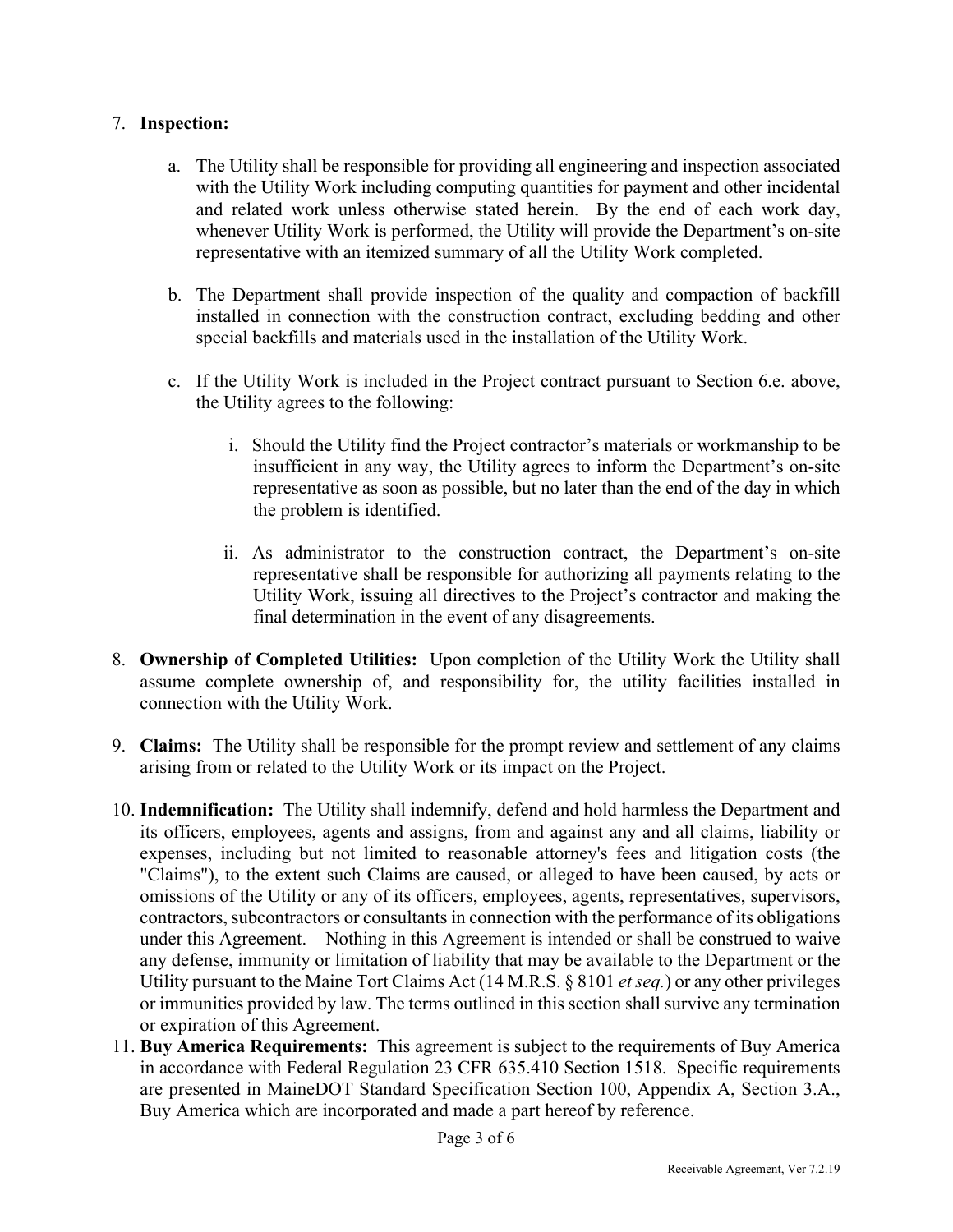- 12. **Subsequent Excavations and/or Installations:** Except in the case of an emergency, the Utility acknowledges and agrees to refrain from applying for a permit for the excavation of the highway within the limits of the Project for a period of at least (5) years following the completion of the Project, and agrees to make all necessary notifications to abutters and occupants of the highway as otherwise required of any municipal government under the provisions of 23 M.R.S.A. § 3351. In all cases, whether an excavation moratorium as described above applies, or as in the case of Light Capital Paving projects where no excavation moratorium applies, the Utility further acknowledges and agrees that all subsequent excavations and/or installations within the right-of-way of the Project limits shall be regulated and controlled in the manner specified by the most recent version of the Department's *"Utility Accommodation Rules",* which are incorporated and made a part hereof by reference. The terms outlined in this section shall survive any termination or expiration of this Agreement.
- 13. **Non-Appropriation and Termination:** Anything herein to the contrary notwithstanding, the Utility acknowledges and agrees that, although the execution of this Agreement by the Department manifests the Department's intent to honor its terms and to seek funding to fulfill any obligations arising hereunder, by law any such obligations are subject to available budgetary appropriations by the Maine Legislature and, therefore, this Agreement does not create any obligation on behalf of the Department in excess of such appropriations. In the event of unanticipated impacts on the Project, such as, changes in the Project design, or a loss in Project funding, or a delay in advertising or awarding of the contract, the Department may postpone, suspend, abandon or otherwise terminate this Agreement upon thirty (30) days written notice to the Utility and in no event shall any such action be deemed a breach of contract.
- 14. **Payment:** If the Utility Work is included in the Project contract pursuant to Section 6.e. above, the Utility agrees to reimburse the Department for the full amount of the cost of the utility work. A detailed breakdown of the anticipated cost of the Utility Work is attached hereto and incorporated herein as Appendix A. The Department will issue a final invoice after all the Utility Work is complete, all quantities are verified, and any required adjustments have been made. The Department, at its sole discretion, may issue periodic invoices for portions of the Utility Work as it is being completed. The final invoice will include any remaining costs or credits. The Utility shall submit payment to the Department within 30 days from the invoice date.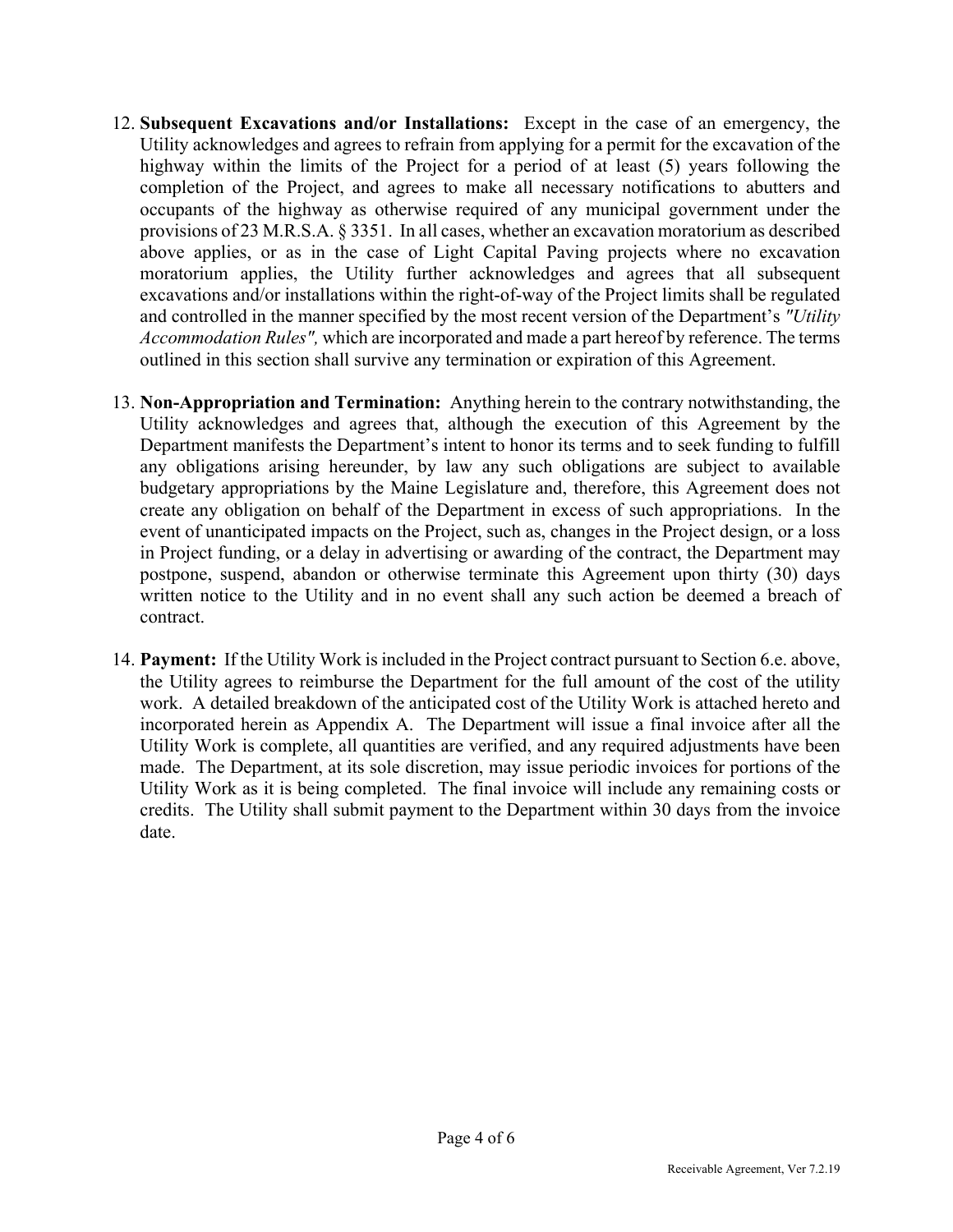### 15. **Contact Information:**

| For the Department:                | For the Utility: |
|------------------------------------|------------------|
| Name: Gerald Libby, Jr.            | Name:            |
| Address: 16 State House Station    | Address:         |
| Augusta, ME 04333                  |                  |
| E-mail: gerald.g.libbyjr@maine.gov | E-mail:          |
| Telephone: (207) 592-3845          | Telephone:       |

16. **No Relief of Responsibilities:** Nothing in this agreement is intended, nor shall be interpreted, to relieve the Utility of any responsibilities or duties imposed upon it by law.

IN **WITNESS WHEREOF,** the Parties hereto have executed this Agreement effective on the date last signed below.

### **UTILITY/DISTRICT/MUNICIPALITY**

| By:                |                                                   |
|--------------------|---------------------------------------------------|
| Print Name:        | <u> 1980 - Johann Barbara, martxa alemaniar a</u> |
| <b>Title</b>       | Duly Authorized                                   |
| DATE:              |                                                   |
|                    | <b>STATE OF MAINE</b>                             |
|                    | <b>DEPARTMENT OF TRANSPORTATION</b>               |
| By:<br>Print Name: |                                                   |
| <b>Title</b>       | Duly Authorized                                   |